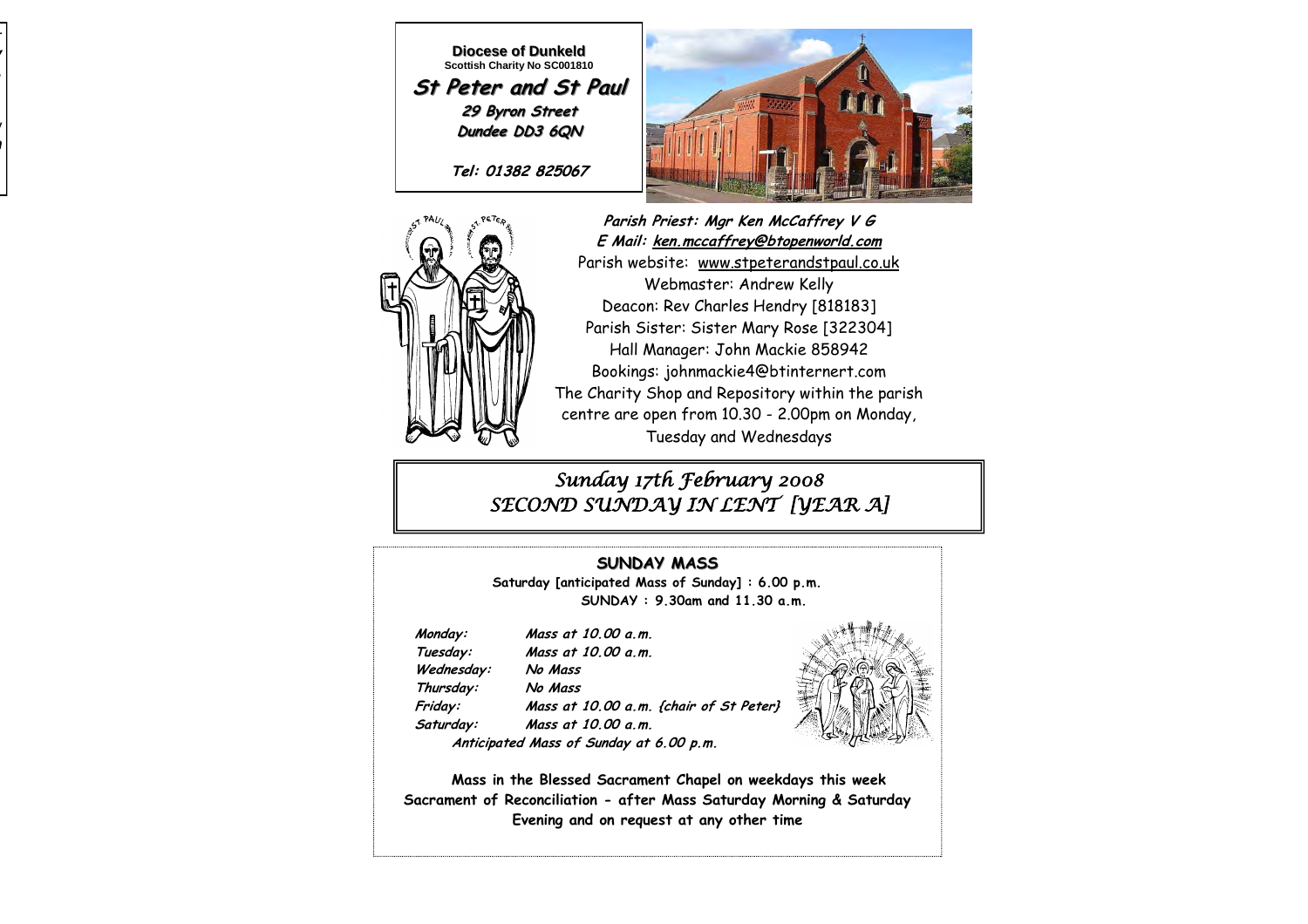# **TRANSFIGURED - CHANGED - LOVED**

If any one of us were to look back over the past number of years of our lives, we would more than likely be able to identify times when life was difficult, and other times when all seemed well. Last Sunday the gospel reading put before us a testing time in the life of Jesus. This Sunday the gospel reading presents us with a very different moment in Jesus' life, when his experience of God calling his name in love left him transfigured.

Many of us might find it easier to identify the wilderness type of experience in our lives. Painful experiences have a way of staying with us long after we have moved on from them. Today's gospel reading, however, invites us to recall the mountain top experiences we may have had. These are the times when, in the words of Peter in today's gospel reading, we said, 'It is wonderful for us to be here.' What was it about his experience on the mountain that made Peter say that? He and the other two disciples saw Jesus in a way they had never seen him before. The glory of God shone through Jesus in a way that had never happened before. On the mountain top they had an experience of God, and that is why Peter said, 'It is wonderful for us to be here.' We could say that they had an experience of heaven. The experience was so wonderful that they did not want to come down the mountain.

The experiences in our own lives that make us say, 'It is wonderful for us to be here', are also going to be, in some way, experiences of God. We will not necessarily have to go up a physical mountain to have such experiences of God. We can be fortunate enough to experience something of God's love in and through the people that cross our path in life. In the response to this morning's psalm we prayed, 'May your love be upon us, O Lord.' The Lord's love can come upon us in and through those we meet. Similarly, something of God's passion for justice and for truth can be revealed to us through people who enter our lives. Whenever we experience those divine qualities of love, justice and truth in others, we may find ourselves saying, 'It is wonderful for us to be here.' God can also touch our lives in ways that do not directly involve other people. Time on our own in the presence of nature can leave us with a deep feeling of wonder and gratitude. Such experiences are ultimately experiences of God.

Jesus spoke of God as the God of the living, not of the dead. Any experience that leaves us feeling more alive is an experience of God. I am sure you could probably think of many such experiences. Whenever we have opportunities to be creative, for example, we generally feel more alive. The most wonderful expression of human creativity is when a man and a woman come together in love and bring forth new life in the form of a child. I can only imagine that to look upon one's newly born child is to feel fully alive. That is surely an experience of God. There are other ways in which people can be creative. A writer creates something with his or her pen, carpenters with their tools, artists with their brushes and paint. When such people create well and look upon what they have created, they invariably feel more alive. Therein lies an experience of God. Others have the gift of helping to create community. People who are involved in bringing others together in ways that nurture them are being very creative. Again, when such people do that well, they feel more alive because of it. That too is, ultimately, an experience of God. We all have the capacity to be creative in some way. If God is the Creator and we are made in God's image, it follows that to be human is to be creative.

Today, we give thanks for all those deeply satisfying experiences in life that anticipate the full experience of God that awaits us beyond this life. We can draw strength from such experiences as we face into the more painful experiences of life, when God can seem absent. God who was present to Jesus on the mount of transfiguration was equally present to him on the hill of Calvary, bringing him through the experience of death to new life. God is present to us in our own Calvary experiences too, even if that presence is less tangible. In the words of today's psalm, we can be assured that the Lord looks on those who hope in his love, to rescue their souls from death.

Thank you for last week's collection. of £ 839.05

There will be a SECOND COLLECTION TODAY for the work of the CATHOLIC EDUCATION COMMISSION

#### **THE HOUSE OF GOD**

**THANK YOU for donations received towards the refurbishment of the Church. The total to date is £4080. Money received in July from Proclaiming our Faith was £5,599 and this will also help with the cost. A full balance sheet will be published when available and when all work is complete.** 

**Some minor problems prevented our return this weekend. Hopefully we will be back soon.** 



## **SCIAF Wee Boxes**

Last year, SCIAF supporters all over Scotland raised over £870,000 to help people living in poverty around the world. This year with your help we hope to raise even more.

Why not make a WEE change and give up crisps or chocolate or walk instead of using transport – put the money you save in your WEE BOX. Your WEE change can help make a BIG change to someone else's life.